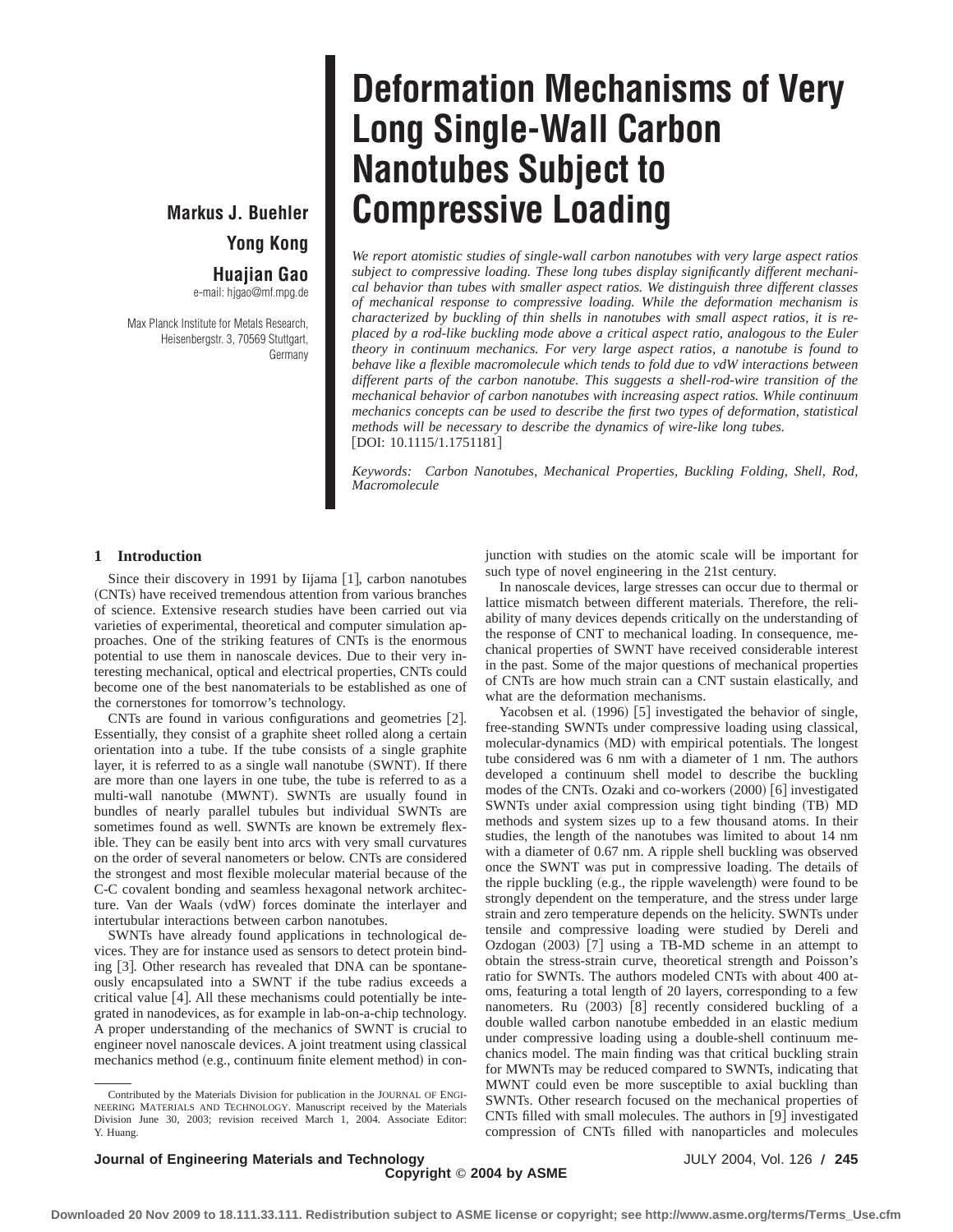(e.g.,  $C_{60}$ , NH<sub>4</sub>). The longest tube considered had a length around 20 nm. Research has also been carried out to investigate the elastic properties of CNTs. As recently shown by Hod and Rabani  $(2003)$  [10], SWNTs can be bent into closed-ring structures  $("nano-rings")$ . The authors in [10] used the Tersoff-Brenner potential in a classical MD scheme to study the elastic properties of the CNT ring structure. There are also studies focused on the interaction between different CNTs. It was shown that when SWNTs are formed into bundles due to vdW interaction  $[11]$ , their cross-section shape can change significantly. The change in shape can modify the flexural rigidity and promote bending or other forms of elastic deformation  $[11]$ . The shape change can also affect the electrical conductivity of CNTs. Failure mechanisms such as fracture nucleation in SWNTs under tension have been discussed using a combined continuum-atomistic approach  $[12]$ .

Significant research has been carried out to understand the behaviors of SWNT under mechanical loading. However, most studies in the literature are directed at short tubes with length below 20 nm and diameter in the range of 1–2 nm. The reason of studying nanotubes with rather small aspect ratios can at least partly be attributed to limited computational resource in the past. Experiments, on the other hand, have shown that SWNTs can grow to lengths above 700 nm with a diameter of 0.9 nm, resulting in an aspect ratio as large as about 800  $[2]$ . Such long SWNTs could potentially be utilized as nanowires or means to transport biological or other molecules. On the other hand, today's supercomputer technology and parallel computing algorithms have allowed MD simulations to be performed on system sizes up to one billion atoms and time scales up to nanoseconds  $[13]$ . The aim of the present work is to investigate mechanical properties of very long SWNTs under compressive loading using MD simulation techniques.

The paper proceeds as follows. First, we give a brief introduction into the numerical method and the interatomic potential. MD simulations of a SWNT with a fixed diameter but variable length under compressive loading by constant displacement rate will then be discussed in some detail. We report different failure mechanisms ranging from shell buckling for very short tubes to Euler buckling for long tubes to flexible macromolecule like behavior for very long tubes. We discuss different failure modes and their implications.

# **2 Computer Simulation Tool and Setup**

**2.1 Simulation Tool.** Our simulation tool is classical molecular dynamics  $(MD)$  [14]. MD predicts the motion of a large number of atoms by numerically integrating the equations of motion governed by interatomic interaction. Normally, we have to rely on classical MD to simulate system sizes above 50,000 atoms and time-scales on the order of nanoseconds, as such system sizes and time scales are still beyond the capabilities of quantum mechanics based methods.

Interatomic potentials are the core of classical MD methods. During the last decades, numerous potentials describing atomic interaction in various materials with different levels of accuracy have been proposed, each having unique problems and strengths. Approaches range from quantum-mechanics based treatments (e.g., tight-binding potentials) to multi-body potentials. For covalently-bonded materials like carbon or silicon, bond-order multi-body potentials have been developed (e.g., Tersoff potential or Stillinger-Weber [15,16]). These multi-body potentials capture not only pair wise interactions, but also additional contributions from the local geometric configuration of the neighboring atoms.

In the present work, we use the Tersoff potential  $[15]$  to describe the interatomic bonding of C-C atoms. The Tersoff potential has proven to be a reliable empirical potential to describe the bonding inside carbon nanotubes (bond length of C-C bonds is 1.4218 Å). For the van der Waals interaction between nonbonding atoms, we use Lennard-Jones potential  $[14]$  with parameters  $\sigma$ =3.89 Å, and  $\varepsilon$ =0.005 eV. The time step is chosen to be  $\Delta t \approx 1 \cdot 10^{-15}$  sec.



**Fig. 1 Simulation setup of a single wall carbon nanotube under compressive loading. The loading is controlled by constant displacement rate at both ends. The geometry of the SWNT is specified by the tube length L and diameter d.**

**2.2 Simulation Setup.** We consider a single wall (*N*,*N*) armchair nanotube of length *L* and a diameter *d* which is dependent on the choice of  $N$ . We study SWNTs ranging from  $(4,4)$  to  $(20,20)$  corresponding to a diameter range from about 0.6 nm to about 3 nm. For our studies, it is useful to define the nanotube aspect ratio as  $\mu = L/d$ . We consider SWNTs with aspect ratios ranging from around five up to values as large as several hundred. Figure 1 shows the simulation setup. The outermost layers of atoms near the axial ends of the SWNT are fixed in all directions, and are moved stepwise according to a prescribed loading history. This displacement controlled loading induces a compressive strain onto the SWNT.

The displacement rate is chosen to be around 5 m/s. This is two orders of magnitudes below the sound velocities which is on the order of several km/s.

# **3 Simulation Results**

**3.1 Shell Buckling: SWNT as a Shell.** We begin with compression of nanotubes at small aspect ratios. In this geometry, CNTs are hollow molecules reminiscent of macroscopic objects in continuum mechanics referred to as ''shells''. Deformation in such cases can be effectively described by the elastic shell theory  $(see, e.g., [5,6]).$ 

Prior to compressive loading, we initialize the system at a temperature close to zero. A compression of constant displacement rate is then imposed at the tube ends. The result of this simulation is depicted in Fig. 2 for a  $(20,20)$  SWNT with an aspect ratio of  $\mu \approx 5$ . The initially "perfect" circular shell structure is elastically deformed and buckles under compression. We find that the buckle begins to appear at a critical applied strain, and may change its shape as the load increases. The mode of deformation is shown in more detail in the inlay in Fig. 2. The buckling is completely elastic (reversible upon unloading) in the beginning. If the compressive strain becomes too large, plastic deformation may occur due to generation of atomic defects in the nanotube.

The continuum theory of shells  $[17–19]$  explains that the buckling appears due to instabilities governed by elastic energy. The energy of a shell can be expressed as a surface integral of the quadratic form of deformation  $[17–19]$  and instability occurs because buckling tends to decrease energy above a critical strain. Elastic deformation can be regarded as small perturbations from the original shape and decomposed into Fourier harmonics, corresponding to  $I$  azimuthal lobes and  $J$  half waves (referred to as " $(I,J)$  pattern") along the tube. The Fourier decomposition of elastic deformation then involve modal functions like sin(2*Iy*/*d*),

# **246 Õ** Vol. 126, JULY 2004 **Transactions of the ASME**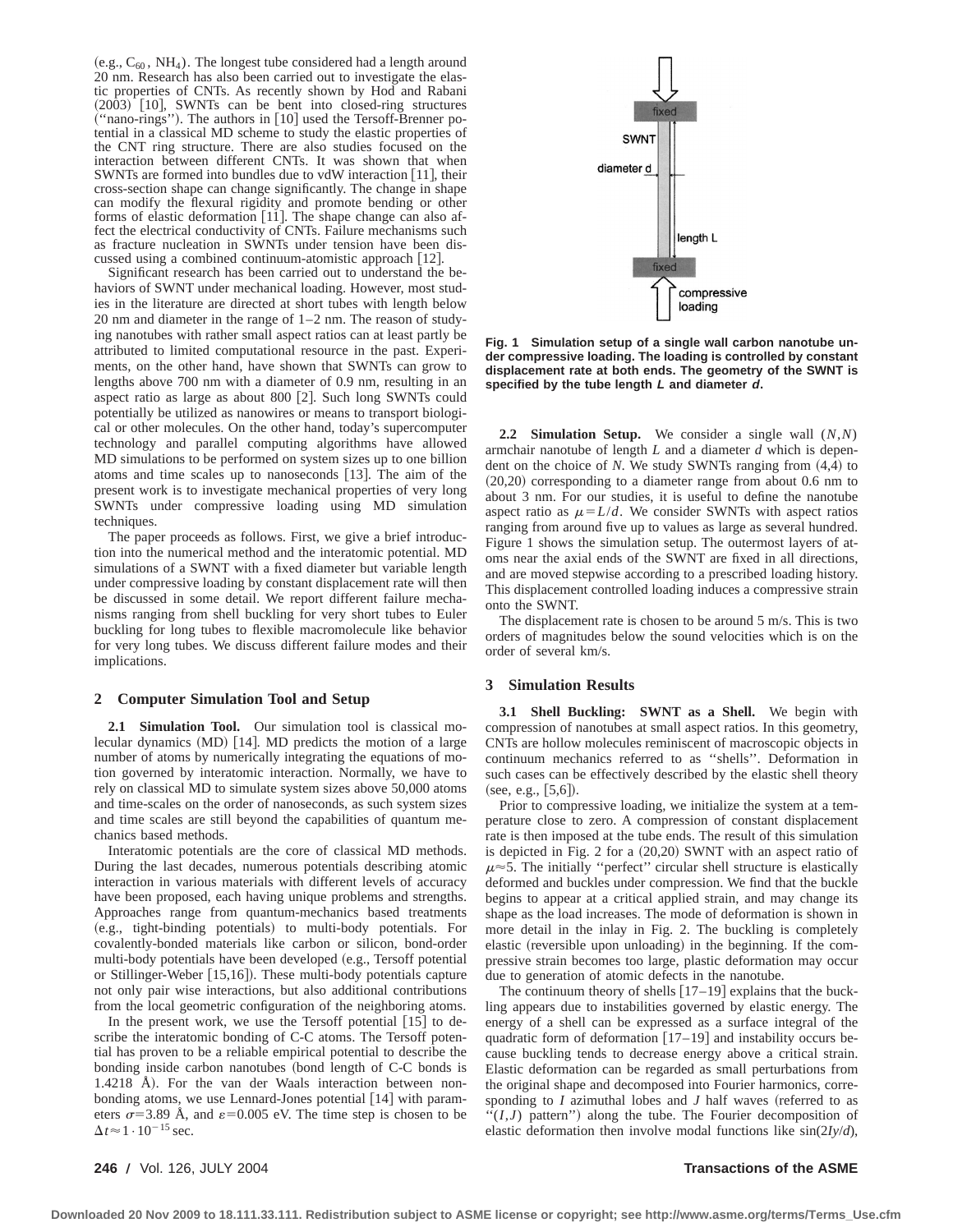

**Fig. 2 Time sequence of the shell-buckling mode of SWNTs at small aspect ratios. The deformation is similar to that reported in** †**5**‡ **for similar aspect ratios but smaller tubes. Atoms are colored according their potential energy. The red color highlights high-potential energy regions such as those associated with stress concentration.**

 $cos(2*I*y/d)$ ,  $sin(\pi Jx/L)$ , and  $cos(\pi Jx/L)$ . Upon a critical strain, the perfect shape of the cylinder becomes unstable and the structure lowers its energy by assuming a (*I*,*J*) pattern.

An important observation of SWNTs with small aspect ratio is that they do not bend with respect to the tube axis, even if the strain is significantly increased. The short tubes maintain their symmetry axis even under very large compressive strains.

As discussed in  $[5]$ , the critical strain for shell buckling depends on the diameter *d* as

$$
\varepsilon_S \propto \frac{1}{d} \tag{1}
$$

The tube length *L* has little effect on shell buckling.

**3.2 Euler Buckling: SWNT as a Rod.** When we increase the aspect ratios  $\mu$  > 20, much different behaviors emerge. As in the previous case, we initialize the system at a temperature close to zero. Figure  $3(a)$  suggests that upon application of compressive strain, a local shell buckling similar, but not identical, to that observed in the previous case is generated near the ends of the nanotube. However, unlike in the previous case where the buckle spans over the complete CNT, the buckle in the present case is restricted to localized regions along the tube length, with much of the tube remaining in the cylindrical shape. We find three of such localized buckling regions allowing for out-of-plane bending of the CNT. The overall deformed shape is very reminiscent of Euler buckling of a rod subject to clamped boundary conditions at both ends. In contrast to shell buckling, the CNT bends with respect to the tube axis after buckling occurs. These results indicate that compressive loading causes Euler-buckling of long CNTs via localized regions of severe shell distortion along the tube length. Similar deformation mode has previously been observed in CNTs under bending, but our study seems to be the first to associate it with Euler buckling under compression Fig.  $3(b)$  shows some details of the deformation. It seems that the proper continuum description of buckling of long nanotubes is no longer a cylindrical shell as in the previous case, but rather Euler buckling of a rod.

Study of how an elastic rod behaves under increasing compressive loading dates back to Euler in the 18th century. Euler was the first to investigate mechanical properties of very thin and long structures. He found that a rod with large aspect ratios under compressive loading undergoes an instability called buckling above a



**Fig. 3 Time sequence of rod-like long range buckling of a nanotube with large aspect ratio:** (a) buckles are generated **near the tube ends and flow toward the center of the tube; and** (b) the overall deformation of the nanotube is reminiscent of **Euler buckling of an elastic rod. Atoms are colored according their potential energy. The red color highlights high-potential energy regions. The larger the aspect ratio, the smaller the critical strain for buckling.**

critical value of the applied load. For a clamped rod with length *L* and flexural rigidity  $\overline{D} = EI$ , the critical buckling load is [17–21]

$$
F_E = \pi^2 \frac{4D}{L^2} \tag{2}
$$

This critical load is inversely proportional to the square of the length and proportional to the flexural rigidity. The deformation can be described by the first buckling mode of a clamped rod as

$$
1 - \cos\left(\frac{2\pi x}{L}\right) \tag{3}
$$

which describes, in an approximate way, quite well the overall shape of buckled nanotubes in our simulations (see, e.g., Fig.  $3(b)$ ). The flexural rigidity is linearly proportional to the Young's modulus of the material,  $D \propto E$ , and is related to the radius of the rod according to  $D \propto d^3$  (geometrical moment of inertia). In terms of the aspect ratio  $\mu$ , the critical load is, therefore,

$$
F_E \propto \frac{d^3}{L^2} = \frac{d}{\mu^2} \tag{4}
$$

The critical strain for Euler Buckling then scales as

$$
\varepsilon_E \propto \frac{d^2}{L^2} = \frac{1}{\mu^2} \tag{5}
$$

We find in the simulations that the longer the CNT, the smaller the critical strain for buckling, in agreement with the Euler theory.

The transition from shell-buckling to rod-buckling is then well predicted by continuum mechanics. For a CNT with a constant diameter *d*, the critical strain for shell buckling at small tube lengths would remain constant  $[5]$ , as suggested by Eq.  $(1)$ . In contrast, Eq.  $(5)$  predicts that the critical strain for rod buckling decreases inversely with the square of the length. This implies that beyond a critical aspect ratio, the critical strain for Euler buckling would be lower than that required for shell buckling. Therefore, a transition from shell buckling at small aspect ratios to rod buckling at large aspect ratios is expected even for a continuum tube.

In Fig. 4 we plot the critical strain for buckling initiation as a function of the aspect ratio of the  $(20,20)$  SWNT. The continuum

### **Journal of Engineering Materials and Technology Material State State State State State State 3 and Technology Material State State State State State State State State State State State State State State State State State**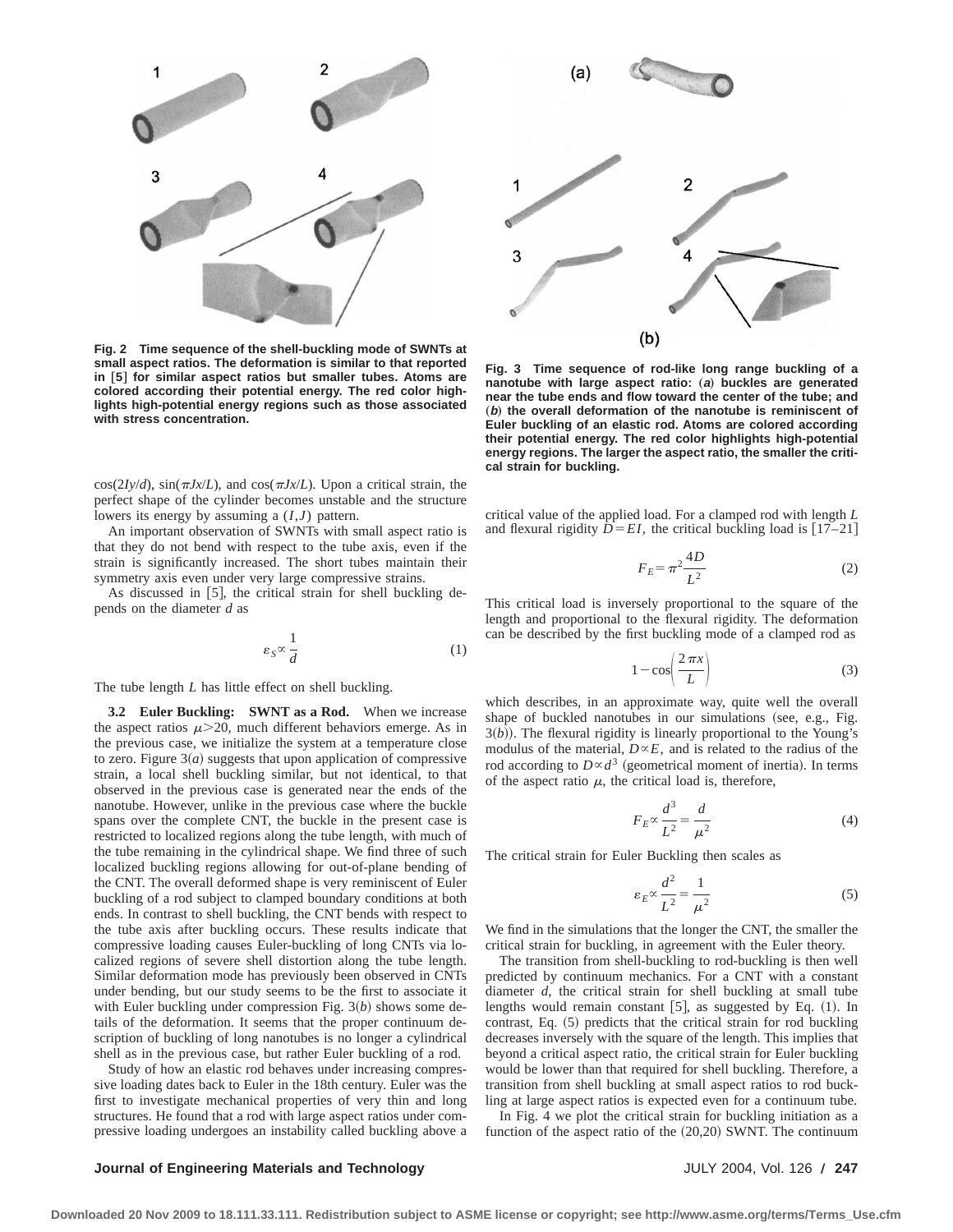

**Fig. 4 Critical strain for shell buckling or rod buckling as a** function of the aspect ratio for a  $(20, 20)$  SWNT (the length **changes while the diameter is kept constant**…**. The plot shows continuum theory predictions of critical buckling strain for short tubes** "**straight, dotted line**… **and long tubes** "**continuous line**…**. The intersection point defines the critical aspect ratio at which the deformation mode switches from shell buckling to** rod buckling. This is found to be around  $\mu$ <sub>T</sub> $\approx$ 12.5.

predictions of Eq.  $(1)$  and Eq.  $(5)$  are also plotted for comparison. Note that the critical strain for Euler buckling increases monotonically as the aspect ratio is reduced. The MD simulations show a decrease of the critical strain with decreasing length below the critical aspect ratio. This is at odds with the continuum prediction of shall buckling and may be caused by the effects of boundary conditions or nanotube size. For large aspect ratios, the critical strains are relatively close to the prediction by the Euler theory.

The numerical results indicate that, in contrast to continuum predictions of a constant buckling load at a constant diameter, the buckling strength actually decreases with the nanotube aspect ratio in the regime of shell buckling. The simulations thus suggest that there exists an ''optimal'' aspect ratio for which CNTs can sustain the highest external loading without buckling. This optimal aspect ratio corresponds to the transition from shell buckling to Euler buckling, which is found at an aspect ratio of  $\mu_T \approx 12.5$ for the  $(20,20)$  tube under consideration.

**3.3 Wire Like Behavior: CNT as a Macromolecule.** In the previous sections we have reported a transition from shell buckling to rod buckling in SWNTs under compression as the length-to-diameter aspect ratio increases. This transition could be explained by continuum theory of thin tube. If the aspect ratio becomes even larger, we observe yet another transition characterized by a transition from rod-buckling to folding of a flexible macromolecule. The deformation mode is briefly described below.

The temperature of the system is chosen to be around 300 K before the loading is applied. The lengths of the CNT range from 150 nm to 350 nm, which refers to aspect ratios up to 580. We study  $(4,4)$  and  $(8,8)$  SWNTs.

Some time snapshots are depicted in Fig.  $5$  for a  $(4,4)$  SWNT with a diameter of about 0.6 nm. Upon compression, this very long CNT starts to ''fold'' like a flexible macromolecule. The simulation results indicate that very long SWNTs tend to form helical structures.

The mechanics of deformation could be described in the following way. Like polymeric molecules, CNTs have an associated persistent length associated with bending deformation. If the tube length is smaller than the persistent length, the mechanical behavior of CNTs would be like an elastic rod or cylindrical shell. If the tube length exceeds the persistent length, bending of one part of CNT becomes decoupled from another and the CNT behaves like a flexible wire. This is a common feature among many biomol-



**Fig. 5 Time sequence of macromolecule like deformation of SWNTs at very large aspect ratios. Upon application of compressive loading, the nanotube immediately starts to fold into a helical structure. The inlay shows a detailed view of the SWNT, illustrating high flexibility. The CNT shown here is a (4,4) SWNT.** 

ecules such as DNA, RNA and peptides. Long flexible molecules are known to subject to form self-folded structures.

Therefore, very long CNTs are also expected to fold to minimize thermodynamic free energy and may undergo phase transitions at different temperatures. CNTs also exhibit a ''self-folding'' mechanism where different parts of the same nanotube align to form bundles via van der Waals interactions. This is certainly possible due to the great flexibility of long CNTs. The self-folded SWNT bundles are indeed observed, as shown in Fig. 6, as the VdW forces fold CNT into a self-adhered folding structure.

Simulations of the very thin  $(4,4)$  nanotube illustrate the macromolecular behavior of CNTs. In fact, existence of even thinner tubes down to  $(3,3)$  has been verified by quantum mechanical calculations  $\lceil 21 \rceil$  and experiments  $\lceil 22 \rceil$ . We have also repeated the simulation for a  $(8,8)$  tube and obtained the same qualitative results, suggesting that the macromolecular behavior not only appears in very thin CNTs, but also in tubes with larger diameters provided the aspect ratio is sufficiently large.

#### **4 Discussion, Conclusions, and Outlook**

We have shown that SWNTs under compressive loading may undergo different deformation mechanisms as the aspect ratios increase. Our results suggest three different classes of mechanical response for nanotubes in compression.

For nanotubes with very small aspect ratios, the deformation mechanism is characterized by buckling of the cylindrical shell structure. Our results are similar to the deformation patterns observed by Yacobsen et al.  $(1996)$  [5], although we used CNTs with three times larger diameter and length at the same length-todiameter aspect ratio. This serves as an indication that the CNT buckling depends primarily on the aspect ratio.

Beyond a critical aspect ratio, the shell-buckling behavior of CNTs changes to rod-buckling described by the Euler theory of



**Fig. 6 Self-folding of CNT. The macromolecule like CNT can fold upon itself. Different parts of the CNT can be brought into adhesive contact by the vdW interaction. The ''self-zipping'' can form a rather stable agglomerate at certain temperatures.**

**248 Õ** Vol. 126, JULY 2004 **Transactions of the ASME**